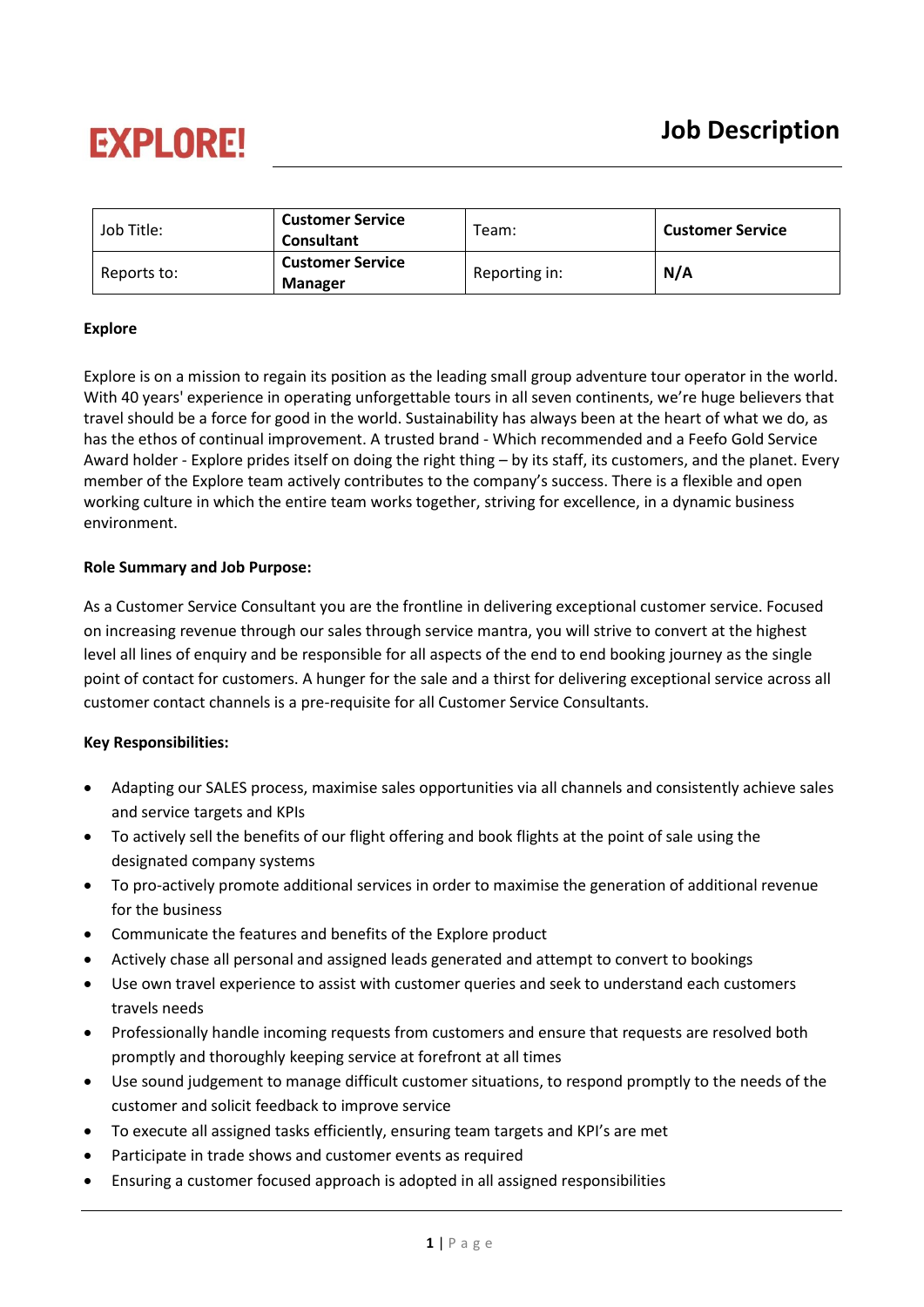- A flexible attitude in the undertaking of all tasks is paramount
- Additional tasks as requested from time to time to assist in the overall service delivery of Explore

#### **Benefits**

Work life balance is important to us at Explore and so we are open to discussion on working hours. The role is full time 37.5 hours per week.

You will start with 25 days holiday a year – this rises to 30 days after 5 years with the company. There is the option to 'buy' additional holiday leave.

Pension scheme and life assurance.

A generous holiday discount scheme on holidays across the Hotelplan range. Everything from adventure tours to ski holidays.

A healthcare cashback scheme that allows you to claim back money on a number of healthcare costs – including dental treatments and optician costs.

A bar and games room at HQ.

We subscribe to the 'Cycle to Work' scheme.

Employment Assistance Programme – a 24/7 helpline offering practical and emotional support for a whole range of issues.

#### **The small print**

*This Position Description is intended to describe the general content of and requirements for the performance of this position. It is not to be construed as an exhaustive statement of duties, responsibilities or requirements, and you will also be expected to undertake such tasks as are reasonable and relevant to the scope of the post. Job descriptions will be regularly reviewed to ensure they are an accurate representation of your role.*